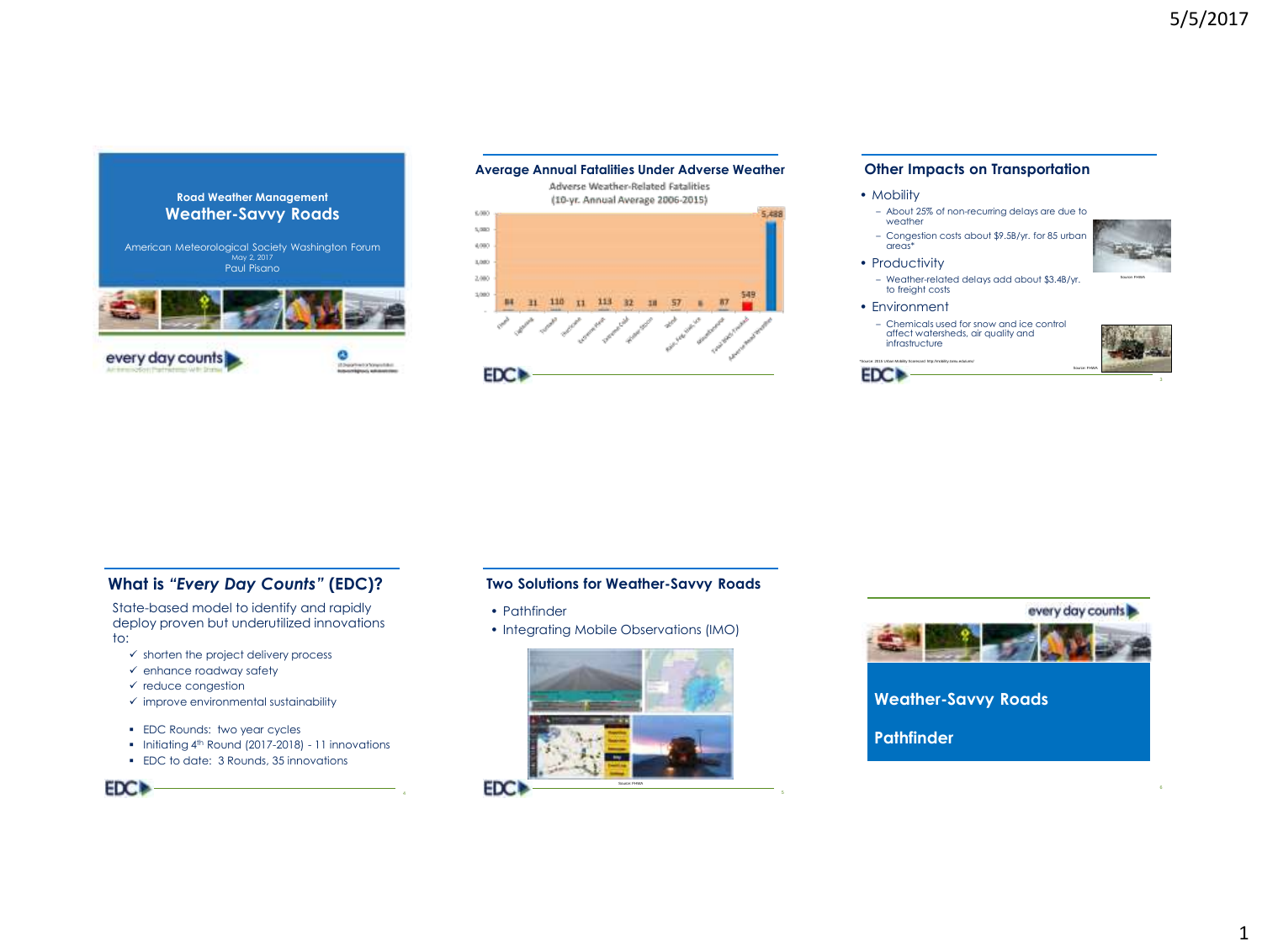#### **Pathfinder Goal**



Strengthen the working relationships across State DOTs and the Weather and Climate Enterprise for the **dissemination of road weather information** to travelers that is • clear, • concise

- impact-based, and
- consistent

so that drivers are well informed and able to make safe and efficient travel decisions



### **Pathfinder Core Partners**

- **National Weather Service:** Experts at weather forecasts
- **Private Sector Weather Providers:**  Experts at road weather forecasts
- **State DOTs:** Experts at operating and maintaining the roadways – knowledgeable about the state of the roadways and the impact to the traveling public
- **State Emergency Managers:**  Included in core partners to coordinate activities during high impact events
- **Public Information Officers:** Send the messages to the media & public



## **Pathfinder Document**



every day counts

**Weather-Savvy Roads**

**Integrating Mobile Observations**

## **Integrating Mobile Observations (IMO) Goal**





Source: FHWA

**State DOTs** 

National

Weather

Service

**Drivate** 

Sector

Weather

**Etoviders** 

Deploy advanced, vehicle-based technologies to

- collect,
- transmit, and
- use

weather, road condition, and related vehicle data for improved transportation system management.



#### **IMO Project**

Goal: Exploring the feasibility of using vehicle-based data to improve transportation safety & mobility